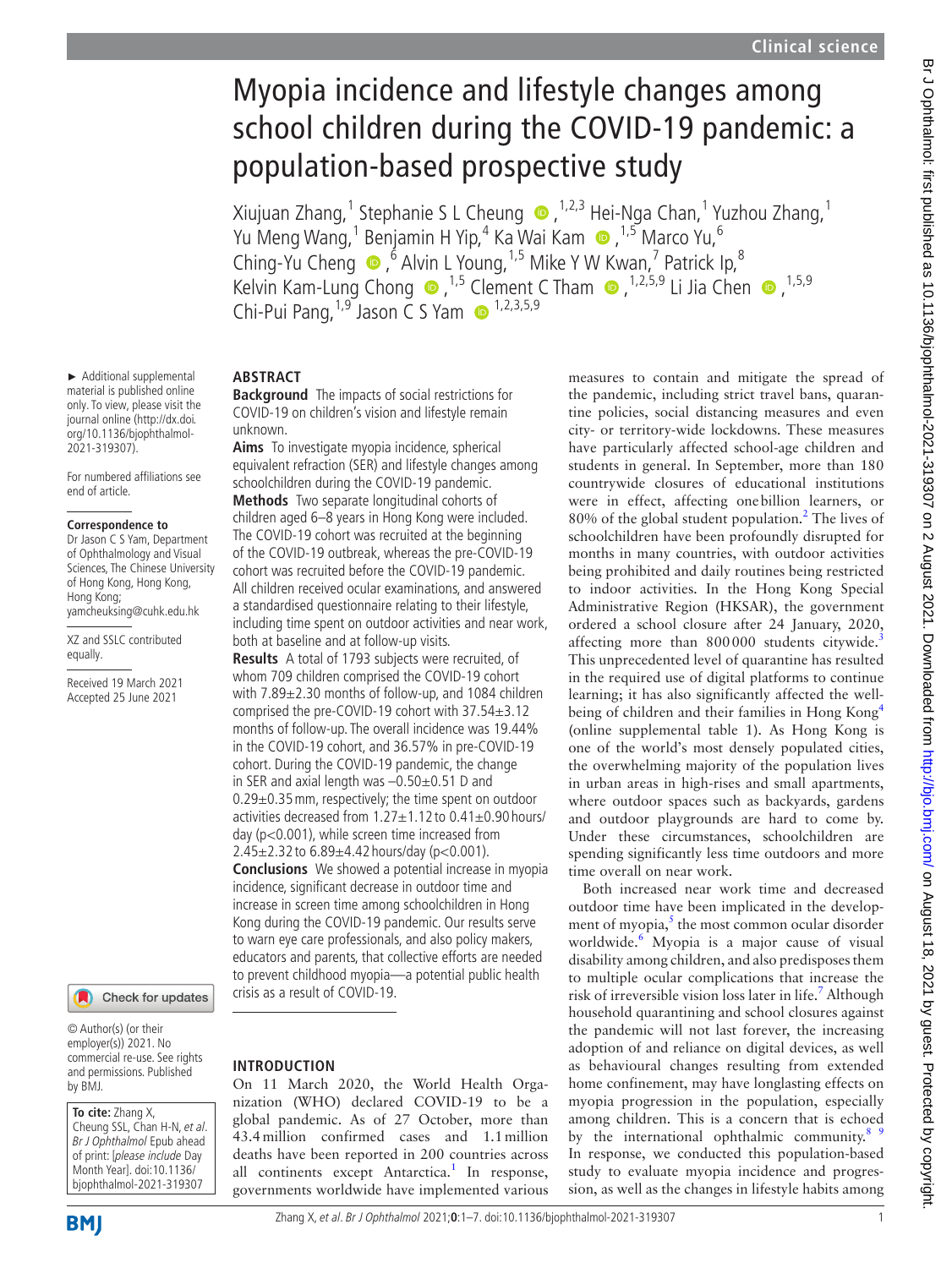school-age children during the COVID-19 pandemic in Hong Kong.

# **METHODS**

# **Study Participants**

This study includes two separate prospective longitudinal cohorts derived from the Hong Kong Children Eye Study (HKCES)[.10–12](#page-5-8) HKCES is an ongoing population-based study of eye conditions among primary school children aged 6–8 years; recruitment for baseline data has been ongoing every week since 2015 till the present [\(online supplemental figure 1\)](https://dx.doi.org/10.1136/bjophthalmol-2021-319307) based on a stratified and clustered randomised sampling frame. The details of the protocol on sample size calculation and sample selection were described in our previous study.<sup>10</sup> In brief, all Education Bureau registered primary schools  $(n=571)$  were stratified into seven cluster regions used by the Hospital Authority services in Hong Kong. This division into seven clusters is determined by the Hong Kong government according to even distribution of population density in each cluster. The schools in each cluster region were then randomly assigned an invitation priority according to the ranking numbers generated by computer. Invitations to participate in the cohort were sent according to the ranking numbers until the required sample was achieved in each cluster region.

All recruitment was performed at Hong Kong Eye Hospital according to a unified protocol approved by the ethics committee of the Chinese University of Hong Kong.<sup>10</sup> All children and their parents signed written informed consent on participating in the study. Finally, all study procedures adhered to the Declaration of Helsinki.

## COVID-19 cohort

The subjects who were recruited at baseline between 1 December 2019 and 24 January 2020 were chosen as the COVID-19 cohort. We then conducted a longitudinal follow-up of this group of children between 1 July and 31 August 2020, a period when school closures and restrictions on social activities were in place.

## Pre-COVID-19 cohort

In March 2018, we commenced a one-time, 3-year longitudinal follow-up for subjects of HKCES who had been recruited at baseline since 2015. These 3-year longitudinal visits have been conducted every week since 2018. The subjects who had received their 3-year follow-up by January 2020, before the onset of COVID-19 in Hong Kong, were included in the pre-COVID-19 cohort.

# **Ocular examinations**

Visual acuity was measured using a logarithm of the minimum angle of resolution chart (Nidek, Gamagori, Japan). Cycloplegic autorefraction was performed using an autorefractor (ARK-510A, Nidek, Gamagori, Japan). The cycloplegic regimen consisted of at least two cycles of eye drops of 1% cyclopentolate (Cyclogyl, Alcon-Convreur, Rijksweg, Belgium) and 1% tropicamide (Santen, Osaka, Japan). A third cycle was administered 30min after the second cycle to ensure that the pupils were well dilated. Ocular biometry, including axial length (AL) was measured using a non-contact partial-coherence laser interferometer (IOL Master, Carl Zeiss Meditec, Oberkochen, Germany).

# **Questionnaires on children's outdoor time, screen time and total near work time**

The validated questionnaires used in this study were mainly derived from Chinese translated versions that had been used in the Sydney Myopia Study<sup>13</sup> and adopted in the HKCES.<sup>10</sup> Questionnaires were administered both at baseline and follow-up, surveying the time children spent on outdoors, screens and total near work, for which the detailed definition and calculation are described in [online supplemental table 2](https://dx.doi.org/10.1136/bjophthalmol-2021-319307).

# **Physical examinations**

Body height and weight were measured using a professional integrated set (seca, Hamburg, Germany). Body mass index (BMI) was then calculated as weight (in kg) divided by the square of height (in  $m^2$ ).

# **Definition and outcomes**

The incidence of myopia was defined as myopia detected during the follow-up ophthalmic examination among subjects who did not have myopia at baseline. Spherical equivalent refraction (SER) was defined as the sum of spherical diopters and one-half cylindrical diopters. Myopia was defined as SER less than or equal to –0.50 D. Given that the refraction and biometry of both eyes are highly correlated, right eye data were primarily used in the analysis[.14](#page-6-1)

The primary outcomes of the current study are incidence of myopia and changes in outdoor time, near work time and screen time during the COVID-19 pandemic. The secondary outcomes are changes in mean SER and mean AL over the follow-up period.

# **Statistical analysis**

Both the  $\chi^2$  test and Fisher's exact test were used to test for group difference in categorical data, while the t-test was used for continuous data. Change in a parameter was defined as the difference between baseline and the corresponding follow-up values. Pairwise t-tests were used to test for differences in both outdoor and total near work time before and during the COVID-19 pandemic. Univariate and multiple logistic regression analyses were performed to determine demographic and lifestyle factors associated with myopia incidence. Results are reported with adjustments for confounders (age, sex, AL, parental myopia, outdoor time, total near work time, baseline SER or AL). Statistical values for reading and writing time, screen time and total near work time were generated from separate multiple regression models due to correlation between them. A similar approach was applied to examine SER progression and AL elongation. All statistical analyses were performed with SPSS Statistics (version 24.0, IBM Corp., Armonk, New York, USA). A p value <0.05 was considered statistically significant.

# **RESULTS**

# **Study participants**

The COVID-19 cohort consisted of 709 children with a mean (SD) age of 7.25 (0.92) years and a mean follow-up time of 7.89 (2.30) months; the response rate was 76.81% for an initial sample of 923 children. The pre-COVID-19 cohort included another 1084 children with a mean (SD) age 7.29 (0.75) years and a mean follow-up time of 37.54 (3.12) months; the response rate was 75.75% for an initial sample of 1431 children. No significant differences were observed between the two cohorts in age, sex, BMI, SER, AL, outdoor time, total near work time and reading time [\(online supplemental table 3\)](https://dx.doi.org/10.1136/bjophthalmol-2021-319307). Similarly, no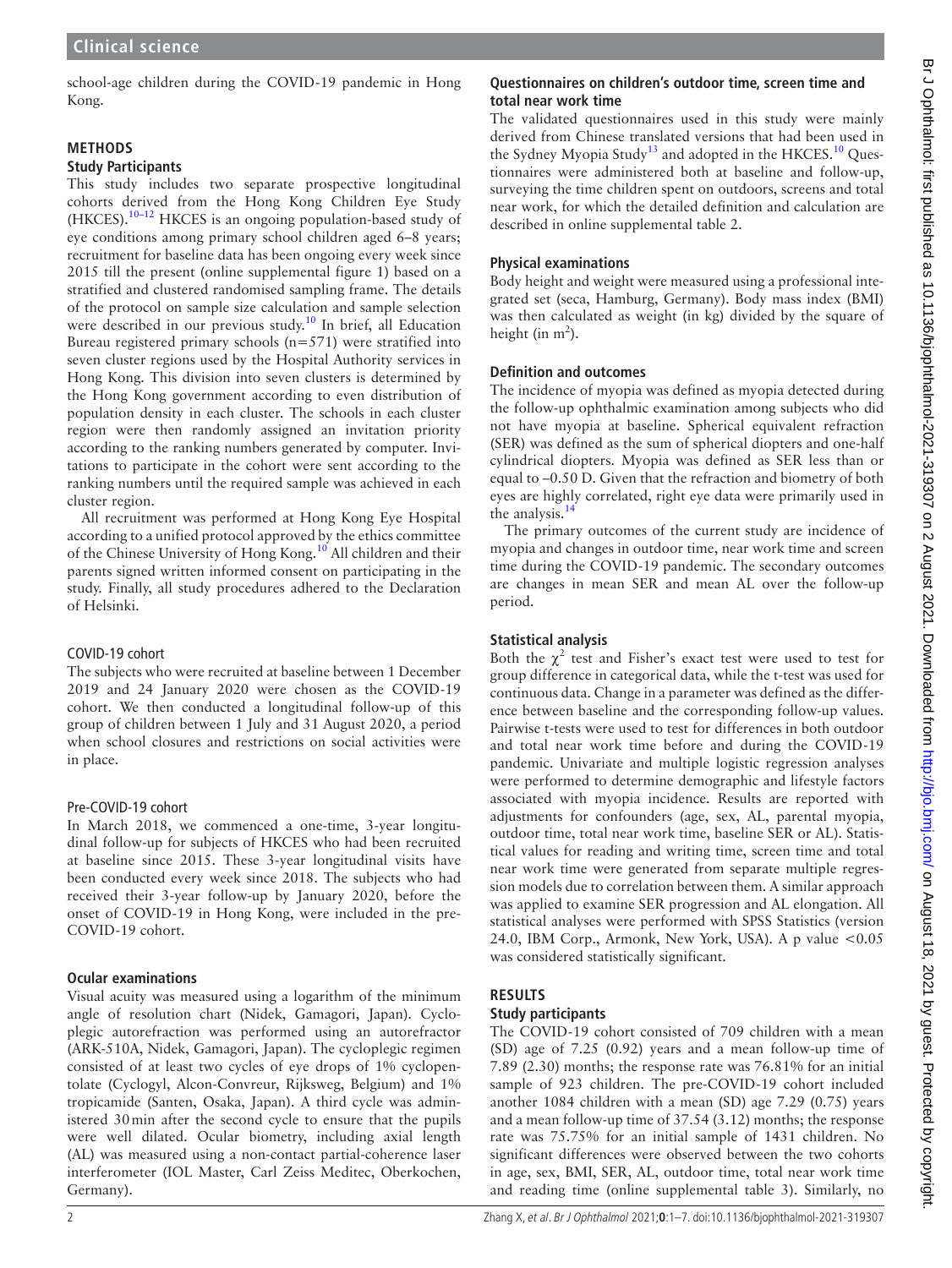<span id="page-2-0"></span>**Table 1** Cohort of children with COVID-19: changes of myopia prevalence, spherical equivalent and axial length over 8 months

|                   |                 | <b>Baseline</b>                |            | At 8-month follow-up |                      | Differences between baseline and 8-month follow-up |                        |                                    |             |                                            |            |                                           |                        |
|-------------------|-----------------|--------------------------------|------------|----------------------|----------------------|----------------------------------------------------|------------------------|------------------------------------|-------------|--------------------------------------------|------------|-------------------------------------------|------------------------|
|                   |                 | Myopia<br>prevalence Mean (SD) | SER (D)    | AL (mm)<br>Mean (SD) | Myopia<br>prevalence | SER (D)<br>Mean (SD)                               | $AL$ (mm)<br>Mean (SD) | Changes<br>in myopia<br>prevalence | P value     | <b>Changes</b><br>in $SER(D)$<br>Mean (SD) | P value    | <b>Changes</b><br>in AL (mm)<br>Mean (SD) | P value                |
| Age group (years) |                 |                                |            |                      |                      |                                                    |                        |                                    |             |                                            |            |                                           |                        |
|                   | $6(n=224)$      | 8.48%                          | 0.62(0.83) | 22.70 (0.73)         | 25.45%               | 0.08(1.03)                                         | 23.01 (0.74)           | 16.97%                             | $< 0.001**$ | $-0.54(0.54)$                              | $< 0.001*$ | 0.30(0.39)                                | < 0.001                |
|                   | $7(n=236)$      | 18.03%                         | 0.33(1.13) | 22.95(0.80)          | 36.80%               | $-0.22(1.39)$                                      | 23.25 (0.87)           | 18.77%                             | $< 0.001*$  | $-0.53(0.51)$                              | $< 0.001*$ | 0.31(0.20)                                | $< 0.001$ <sup>*</sup> |
|                   | $8(n=249)$      | 29.51%                         | 0.04(1.36) | 23.27 (0.85)         | 42.62%               | $-0.41(1.47)$                                      | 23.52 (0.92)           | 13.11%                             | $< 0.001*$  | $-0.44(0.47)$                              | $< 0.001*$ | 0.26(0.41)                                | $< 0.001$ <sup>*</sup> |
|                   | Total $(n=709)$ | 18.97%                         | 0.32(1.16) | 22.98 (0.83)         | 35.25%               | $-0.19(1.33)$                                      | 23.27 (0.87)           | 16.28%                             | $< 0.001*$  | $-0.50(0.51)$                              | $< 0.001*$ | 0.29(0.35)                                | $< 0.001$ <sup>*</sup> |
|                   |                 |                                |            |                      |                      |                                                    |                        |                                    |             |                                            |            |                                           |                        |

 $X^2$  was used to compare categorical variables between groups; a paired t-test was used to compare continuous variable between groups

\*Significance was set at 0.05

AL, axial length; D, diopter; SER, spherical equivalent refraction.

significant differences were observed between study participants and subjects who declined to attend ophthalmological examinations, both in the COVID-19 [\(online supplemental table 4\)](https://dx.doi.org/10.1136/bjophthalmol-2021-319307) and pre-COVID-19 cohorts ([online supplemental table 5](https://dx.doi.org/10.1136/bjophthalmol-2021-319307)).

#### **Myopia incidence in the COVID-19 and pre-COVID-19 cohorts**

In the COVID-19 cohort, myopia incidence was 19.44% (112/576) in total, 18.05% (37/205), 22.16% (43/194) and 18.08% (32/177) in 6, 7- and 8-year old groups (p=0.58) over 8 months, respectively. In the pre-COVID-19 cohort, myopia incidence was 36.57% (324/886) in total, 41.54% (108/260), 34.47% (101/293) and 34.53% (115/333) in 6, 7- and 8-year old groups (p=*0*.90) after 3 years, respectively.

#### **SER progression and AL elongation in COVID-19 cohort and pre-COVID-19 cohort**

The mean (SD) SER progression in the COVID-19 cohort was –0.50 (0.51) D, decreasing from 0.32 (1.16) D at baseline to  $-0.19$  (1.33) D at 8 months (p<0.001). The mean (SD) AL elongation was 0.29 (0.35) mm, increasing from 22.98 (0.83) mm to 23.27 (0.87) mm over 8 months ( $p < 0.001$ ) ([table](#page-2-0) 1). The mean (SD) SER progression in the pre-COVID-19 cohort was –1.27 (1.34) D. The mean (SD) AL elongation was 0.88 (0.49) mm (p<0.001) over 3 years ([table](#page-2-1) 2).

#### **Changes in outdoor time, reading and writing time, screen time, and total near work time in the COVID-19 and pre-COVID-19 cohorts**

In the COVID-19 cohort, the mean (SD) total time spent on outdoor activities decreased from 1.27 (1.12) hours/day at baseline recruitment to  $0.41$  (0.90) hours/day (p<0.001) at the 8-month follow-up. During the same period, total near work time increased from 3.42 (2.50) hours/day to 8.05 (4.49) hours/day (p<0.001), of which screen time increased to 6.89

(4.42) hours/day [\(table](#page-3-0) 3). Total near work and screen time in the pre-COVID-19 cohort are summarised in [online supple](https://dx.doi.org/10.1136/bjophthalmol-2021-319307)[mental table 6.](https://dx.doi.org/10.1136/bjophthalmol-2021-319307)

## **Associations of lifestyle factors with myopia incidence, SER progression and AL elongation**

In the multiple logistic models, lifestyle factors—including reading and writing time, screen time, total near work time and outdoor time—were not significantly associated with myopia incidence during the 8-month follow-up period ([table](#page-3-1) 4). Notably, changes in SER and AL were both associated with reading time  $(p=0.01;$  [table](#page-3-1) 4).

## **DISCUSSION**

There are growing concerns about a potential myopia boom during the current COVID-19 pandemic as a result of changes in lifestyle and behaviour due to school closures and restrictions on social activities.<sup>8</sup> Our study is one of the first to report myopia progression during this pandemic, showing a myopia incidence of 19.44% over 8-months' follow-up in COVID-19. During the pandemic, there was −0.50 D SER progression, and 0.29mm axial elongation over the 8months. Most alarmingly, children's outdoor time decreased by two-thirds from 1.27 to 0.41hours/ day, while their screen time more than doubled from 2.45 hours/ day to 6.89hours/day during the current pandemic.

## **Comparison of myopia incidence of the COVID-19 cohort with pre-COVID-19 and previous cohorts in Hong Kong**

The COVID-19 and pre-COVID-19 cohorts are two separate population-based samples. Although age, gender, ocular parameters and outdoor and reading times at baseline are comparable in the two cohorts, direct comparison of myopia incidence between them needs to be done cautiously. Based on the observation that myopia incidences were similar across different age groups in

<span id="page-2-1"></span>

| Cohort of children pre-COVID-19 : changes of myopia prevalence, spherical equivalent and axial length (AL) over 3 years<br>Table 2 |                      |                     |                        |                      |                      |                      |                                                        |            |                                    |            |                                    |            |
|------------------------------------------------------------------------------------------------------------------------------------|----------------------|---------------------|------------------------|----------------------|----------------------|----------------------|--------------------------------------------------------|------------|------------------------------------|------------|------------------------------------|------------|
|                                                                                                                                    | <b>Baseline</b>      |                     |                        | At 3 year follow-up  |                      |                      | Differences between baseline and 3-year year follow-up |            |                                    |            |                                    |            |
|                                                                                                                                    | Myopia<br>prevalence | SER(D)<br>Mean (SD) | $AL$ (mm)<br>Mean (SD) | Myopia<br>prevalence | SER (D)<br>Mean (SD) | AL (mm)<br>Mean (SD) | <b>Changes</b><br>in myopia<br>prevalence P value      |            | Changes in<br>SER (D)<br>Mean (SD) | P value    | Changes in<br>AL (mm)<br>Mean (SD) | P value    |
| Age group (years)                                                                                                                  |                      |                     |                        |                      |                      |                      |                                                        |            |                                    |            |                                    |            |
| $6(n=286)$                                                                                                                         | 9.09%                | 0.60(1.64)          | 22.82 (0.93)           | 51.94%               | $-0.77(2.36)$        | 23.85 (1.17)         | 42.85%                                                 | $<$ 0.001* | $-1.38(1.46)$                      | $< 0.001*$ | 1.02(0.51)                         | $< 0.001*$ |
| $7(n=363)$                                                                                                                         | 19.28%               | 0.41(1.46)          | 22.95 (0.89)           | 51.82%               | $-0.98(2.18)$        | 23.82 (1.14)         | $-32.54%$                                              | $< 0.001*$ | $-1.39(1.26)$                      | $< 0.001*$ | 0.89(0.47)                         | $< 0.001*$ |
| $8(n=435)$                                                                                                                         | 23.45%               | 0.10(1.38)          | 23.20 (0.88)           | 54.66%               | $-1.00(1.95)$        | 23.96 (1.04)         | 31.21%                                                 | $< 0.001*$ | $-1.10(1.31)$                      | $< 0.001*$ | 0.77(0.47)                         | $< 0.001*$ |
| Total $(n=1084)$                                                                                                                   | 19.02%               | 0.34(1.49)          | 23.02 (0.91)           | 52.99%               | $-0.93(2.14)$        | 23.89(1.11)          | 33.97%                                                 | $< 0.001*$ | $-1.27(1.34)$                      | $< 0.001*$ | 0.88(0.49)                         | $< 0.001*$ |

 $X^2$  was used to compare categorical variables between groups; a paired t-test was used to compare continuous variable between groups

\*Significance was set at 0.05

AL, axial length; D, diopter; SER, spherical equivalent refraction.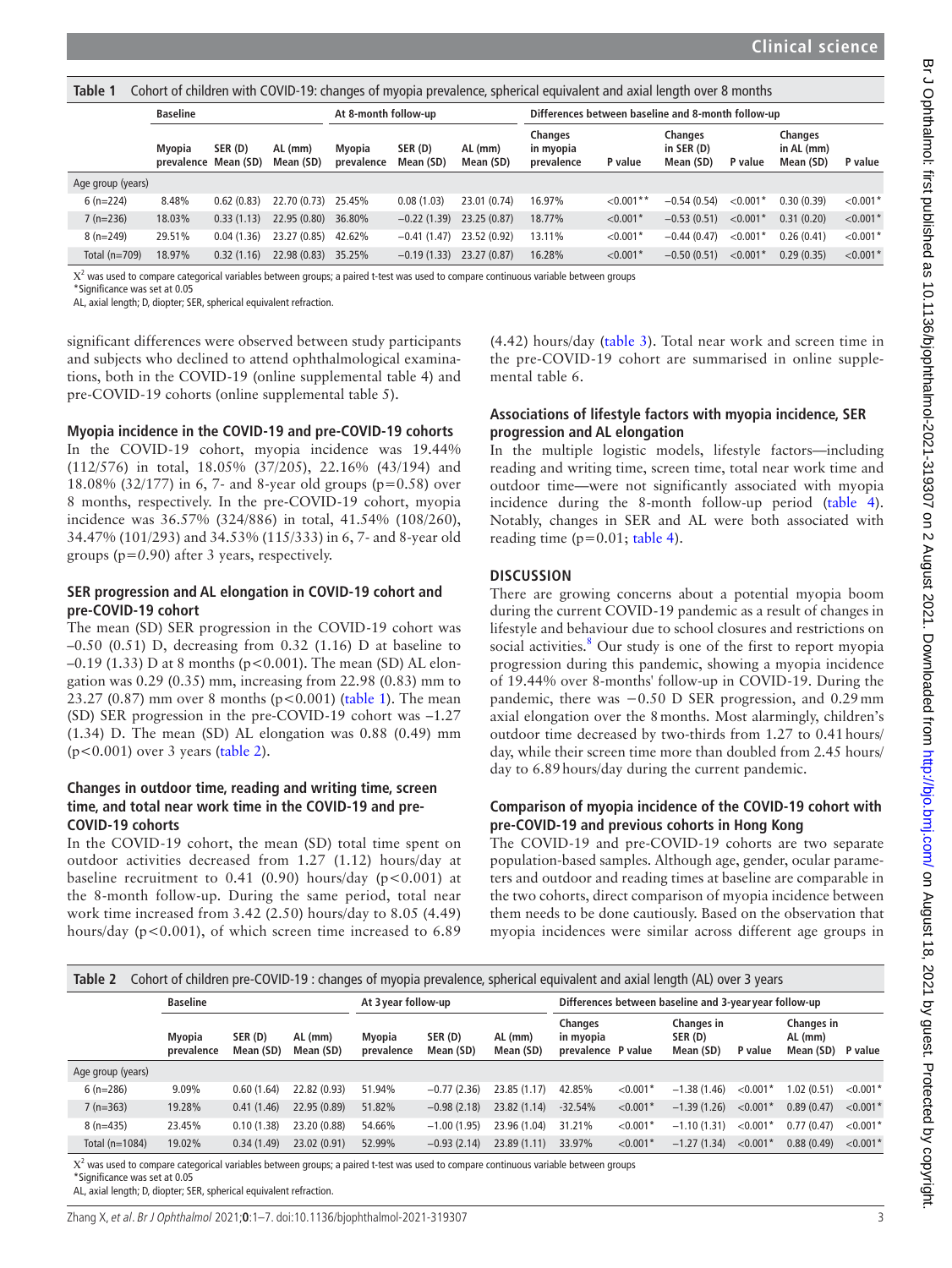<span id="page-3-0"></span>

|  | Table 3 Outdoor time and near work time before and during the COVID-19 pandemic in the COVID-19 cohort |
|--|--------------------------------------------------------------------------------------------------------|

|                                                            | <b>Before COVID-19</b> | During COVID-19 | <b>Differences</b> |             |
|------------------------------------------------------------|------------------------|-----------------|--------------------|-------------|
|                                                            | Mean (SD)              | Mean (SD)       | Mean (SD)          | P value     |
| Outdoor time (hours/day)                                   | 1.27(1.12)             | 0.41(0.90)      | $-0.86(1.20)$      | $< 0.001*$  |
| Outdoor for sports                                         | 0.64(0.70)             | 0.13(0.32)      | $-0.51(0.69)$      | $< 0.001*$  |
| Outdoor for leisure                                        | 0.63(0.72)             | 0.28(0.81)      | $-0.35(0.84)$      | $< 0.001*$  |
| Diopter*hour                                               | 10.18 (6.78)           | 19.51 (10.23)   | 9.24(7.72)         | $< 0.001*$  |
| Total near work time(hours/day)                            | 3.42(2.50)             | 8.05(4.49)      | 4.58(3.62)         | $< 0.001*$  |
| Reading and writing time                                   | 2.03(1.32)             | 2.18(1.52)      | 0.15(1.26)         | ${<}0.006*$ |
| Doing paper homework                                       | 1.03(0.70)             | 0.81(0.71)      | $-0.23(0.77)$      | $< 0.001*$  |
| Reading                                                    | 0.44(0.51)             | 0.69(0.73)      | 0.25(0.58)         | $< 0.001*$  |
| Drawing and writing                                        | 0.55(0.66)             | 0.69(0.78)      | 0.14(0.64)         | $< 0.001*$  |
| Screen time hours/day)                                     | 2.45(2.32)             | 6.89(4.42)      | 4.47(3.60)         | $< 0.001*$  |
| <b>Watching TV</b>                                         | 1.04(0.89)             | 2.07(1.65)      | 1.03(1.34)         | $< 0.001*$  |
| Using computer                                             | 0.29(0.50)             | 1.26(1.22)      | 0.97(1.18)         | $< 0.001*$  |
| Electronic game/ using smartphone or tablet PC for leisure | 0.87(1.38)             | 2.28(2.52)      | 1.41(1.93)         | $< 0.001*$  |
| Using smartphone or tablet PC for learning                 | 0.27(0.49)             | 1.29(1.15)      | 1.01(1.16)         | $< 0.001*$  |

Pairwise t tests were used to test the differences of outdoor time and near work time before and during the COVID-19 pandemic

\*Significant level was set at 0.05; Diopter\* hours were defined as: (study hours+leisure reading hours)×3 + (video game or home computer work hours)×2 + (television hours)×1.

both the COVID-19 and pre-COVID-19 cohorts, we estimated the risk ratio of incidence of myopia between the two groups using a relative risk regression model (log-binomial model)<sup>15</sup> to account for age and cohort time. The details of the statistics are described in the appendix. In this model, myopia incidence in the COVID-19 cohort was higher than in the pre-COVID-19 cohort ( $p=0.03$ ) after adjusting for age, gender, follow-up duration, parental myopia, time of outdoor activity and near work ([online supplemental table 7\)](https://dx.doi.org/10.1136/bjophthalmol-2021-319307). Estimated 1-year incidence is 27.64%, 26.47% and 25.81% for 6, 7 and 8-year-olds in the COVID-19 cohort, and 16.76%, 15.42% and 14.66%for 6, 7 and 8-year-olds in the pre-COVID-19 cohort, suggesting a higher myopia incidence in the COVID-19 cohort than in the pre-COVID-19 cohort. Of note, the estimated 1-year incidence of the pre-COVID-19 cohort is similar to that of the published annual incidence in 2004 in Hong Kong,<sup>[16](#page-6-3)</sup> lending further support to our models.

We also compared the COVID-19 cohort with the previous age-matched cohort in Hong Kong.<sup>[16](#page-6-3)</sup> The myopia incidence (13.15% over 1year) in the previous cohort was lower than that of our COVID-19 cohort  $(19.44\%$  over 8 months,  $p < 0.001$ ) despite having a longer follow-up of 1year compared with 8 months in the COVID-19 cohort, indicating that the incidence of myopia increased during the COVID-19 pandemic [\(online](https://dx.doi.org/10.1136/bjophthalmol-2021-319307) [supplemental table 8](https://dx.doi.org/10.1136/bjophthalmol-2021-319307)).

## **Comparison of myopia progression with other Chinese cohorts in Asia**

We list the estimates of annual incidence, annual change in SER and AL in [online supplemental table 9](https://dx.doi.org/10.1136/bjophthalmol-2021-319307). The estimated annual incidence of myopia is 29.68% in the COVID-19 cohort compared with 11.63% in the pre-COVID-19 cohort, suggesting a 2.5-fold increase in myopia incidence during the COVID-19

<span id="page-3-1"></span>**Table 4** Association of reading and writing, screen time, total near work and outdoor time with myopia incidence, changes of spherical equivalent and axial length

|                          | Myopia incidence*                 |                                   | Changes of spherical equivalent (D)        |                                       | Changes of axial length (mm)               |                                            |  |
|--------------------------|-----------------------------------|-----------------------------------|--------------------------------------------|---------------------------------------|--------------------------------------------|--------------------------------------------|--|
|                          | <b>Univariate</b>                 | <b>Multiple regression</b>        | <b>Univariate</b>                          | <b>Multiple regression</b>            | <b>Univariate</b>                          | <b>Multiple regression</b>                 |  |
|                          | OR (95% CI)                       | OR (95% CI)                       | OR (95% CI)                                | OR (95% CI)                           | OR (95% CI)                                | OR (95% CI)                                |  |
|                          | P values                          | P values                          | P values                                   | P values                              | P values                                   | P values                                   |  |
| Reading and writing time | 1.06<br>$(0.90 \text{ to } 1.25)$ | 1.09<br>$(0.92 \text{ to } 1.29)$ | $-0.03$<br>$(-0.06 \text{ to } 0.00)$      | $-0.04$<br>$(-0.07 \text{ to } 0.01)$ | 0.03<br>$(0.01 \text{ to } 0.05)$          | 0.03<br>$(0.01 \text{ to } 0.05)$          |  |
|                          | 0.51                              | 0.35                              | $0.03*$                                    | $0.02*$                               | $0.01*$                                    | $0.01*$                                    |  |
| Screen time              | 0.98<br>$(0.93 \text{ to } 1.04)$ | 0.98<br>$(0.93 \text{ to } 1.04)$ | $\mathbf{0}$<br>$(-0.01 \text{ to } 0.01)$ | $-0.01$<br>$(-0.02 \text{ to } 0.01)$ | $\mathbf{0}$<br>$(-0.01 \text{ to } 0.01)$ | $\mathbf{0}$<br>$(-0.01 \text{ to } 0.01)$ |  |
|                          | 0.59                              | 0.57                              | 0.59                                       | 0.40                                  | 0.73                                       | 0.85                                       |  |
| Total near work time     | 0.99<br>$(0.94 \text{ to } 1.05)$ | 1.00<br>$(0.94 \text{ to } 1.06)$ | $-0.01$<br>$(-0.02 \text{ to } 0.01)$      | $-0.01$<br>$(-0.02 \text{ to } 0.00)$ | $\mathbf{0}$<br>$(-0.01 \text{ to } 0.01)$ | $\mathbf{0}$<br>$(-0.01 \text{ to } 0.01)$ |  |
|                          | 0.79                              | 0.87                              | 0.29                                       | 0.15                                  | 0.53                                       | 0.5                                        |  |
| Outdoor time             | 0.98<br>$(0.74 \text{ to } 1.31)$ | 1.06<br>$(0.79 \text{ to } 1.41)$ | 0.02<br>$(-0.03 \text{ to } 0.07)$         | 0.02<br>$(-0.03 \text{ to } 0.07)$    | 0.01<br>$(-0.03 \text{ to } 0.04)$         | 0.01<br>$(-0.03 \text{ to } 0.05)$         |  |
|                          | 0.90                              | 0.71                              | 0.54                                       | 0.50                                  | 0.66                                       | 0.64                                       |  |

Statistical values for reading and writing time, screen time and total near work time were generated from separate multiple regression models due to correlation between them, which adjusted for age, gender, baseline SER (for myopia incidence and changes of SER), baseline AL (only for changes of AL), height (only for change of AL), parental myopia and outdoor time. For outdoor time, the model was adjusted for age, gender, baseline SER (only for changes of SER), baseline AL (only for changes of AL), height (only for changes of AL), parental myopia and total near work time. \*To determine the association of lifestyle with myopia incidence, only participants without myopia at baseline were included in the models. AL, axial length: SER, spherical equivalent refraction.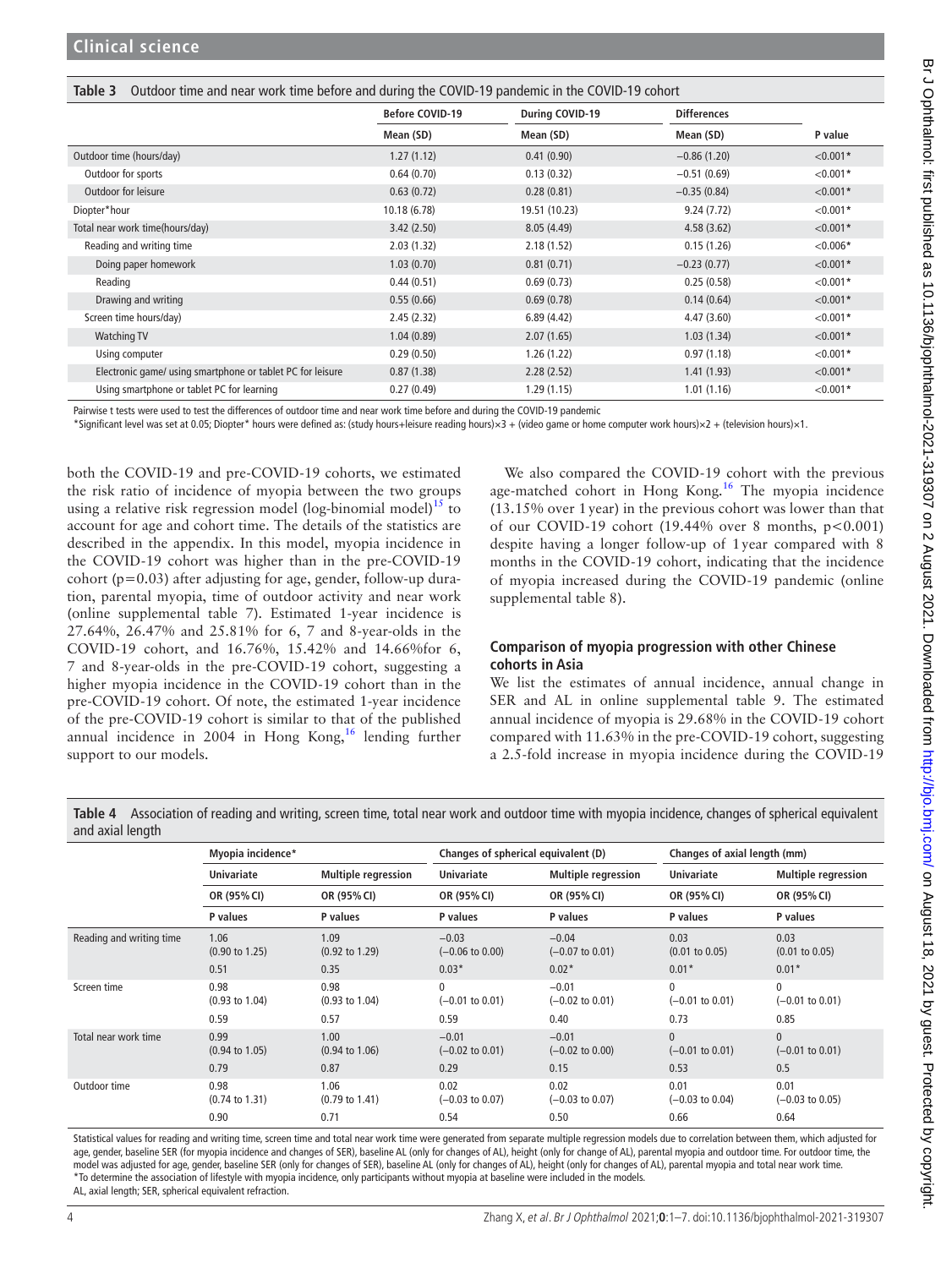pandemic. In addition, the estimated annual change in SER was –0.80 D among subjects in the former compared with –0.41 D in the latter, and the estimated annual change in AL was 0.45mm compared with 0.28mm in the latter. Both changes indicate a faster myopia progression during the COVID-19 pandemic.

Since direct comparisons of SER and AL progression between our COVID-19 and pre-COVID-19 cohorts were unsuitable due to different follow-up duration, we therefore compared the results from our COVID-19 cohort with other demographically similar studies in which annual SER and AL progression were available. Our COVID-19 cohort over 8 months showed a faster SER progression  $(-0.50 \text{ D})$  during the current pandemic compared with the studies in Shanghai (−0.27 D),<sup>17</sup> Guangzhou  $(-0.31)^{18}$  $(-0.31)^{18}$  $(-0.31)^{18}$  and Taipei of Taiwan  $(-0.42D)^{19}$  over a 1-year follow-up [\(online supplemental table 10\)](https://dx.doi.org/10.1136/bjophthalmol-2021-319307).

## **Change in lifestyle habits during COVID-19 pandemic**

Another alarming finding from our report is the significant changes in children's lifestyle during the COVID-19 pandemic, with 68% decreased outdoor time and 2.8-fold increased screen time. Evidence suggests that when children are out of school, they are physically less active and have much longer screen time, $\frac{920}{20}$  and of all the environmental risk factors that have been studied, increased outdoor time has been consistently shown to have a protective role against the development of myopia. $^{21}$  $^{21}$  $^{21}$ In this study, we found that baseline outdoor time was low to begin with compared with that for Western communities, $^{22}$  and decreased further during the COVID-19 pandemic. In Hong Kong, not only have schoolsclosed, but most recreation facilities such as sports grounds, swimming pools, country parks, campsites and even indoor recreation areas such as gyms and gaming arcades were also shut down during the pandemic, which further confined school children indoors.

In addition, school closures and home confinement due to COVID-19 have led to schools employing digital teaching methods, thereby increasing their near work time. Notably, our data show that total near work and screen time during the pandemic was more than double their pre-COVID-19 levels. The results of the present study also showed associations of reading time with SER progression and AL elongation respectively. Although no clear association was found between screen time and myopia progression, screen time itself is a form of near work; increased screen time therefore might have contributed to myopia progression during the current period of quarantine.

We found that in the pre-COVID-19 cohort at the 3-year follow-up, there was a statistically significant decrease in outdoor time, TV-watching time, and computer-using time, with an accompanying increase in time spent on a smart phone or tablet PC for learning. We postulate that this could be due to a number of factors. First, as the subjects progress in school, children spend more time on coping with the increasing workload from school, thus increasing time spent on smart phone or tablet PC for learning and decreasing whatever little time was left spent outdoors. Second, the culture of after-school tutorials is very popular in Hong Kong, where school children have additional tutorial sessions after school, which could have replaced sports as an extracurricular activity, explaining the statistically significant decrease in outdoor time for sports but no change in outdoor time for leisure. Finally, the decrease in TV watching and computer-using time could be inversely related to smart phone or tablet PC time, as there is a trend towards delivering education TV programmes, school lectures and homework via tablet PCs or smart phones.

## **Perspectives**

Our results serve as a warning to eye care professionals, policy makers, educators, and parents on the effect of restricted outdoor activities and intensive near work during this quarantine period on myopia progression in school children. Collective efforts should be taken to prevent the worsening of such myopigenic behaviour and to counteract the jeopardisation of existing myopia control policies. First, government agencies should make recommendations for schools to increase outdoor curricular activities; for example, mandatory outdoor time has already been implemented as part of myopia prevention programmes in cities of mainland China<sup>23</sup> and Taiwan.<sup>24</sup> It is also a top priority among international recommendations for myopia control strategies.<sup>25</sup> On the premise of adequate social distancing, outdoor time should be incorporated into the daily schedule for schoolchildren to encourage a more holistic lifestyle during the pandemic. Second, the increasing reliance on digital devices needs to be addressed. As more educational activities are being moved to online platforms, electronic devices are used more frequently for reading and writing. Since screen time itself is often a form of near work, it plays an indirect role in myopia development. Educators and parents therefore need to help students and children develop healthy relationships with digital devices. Considering the broader lifestyle shifts resulting from the rapid development of electronic devices, effective myopia control interventions could be implemented to inhibit myopia progression in high-risk groups through pharmacological<sup>26 27</sup> or optical approaches.<sup>28</sup>

## **Strengths and limitations**

The strengths of this study include its population-based study design, making it representative of children across the whole territory of Hong Kong. We had also collected baseline data shortly before the onset of the COVID-19 pandemic; we were thus able to directly compare these baseline data with longitudinal follow-up data taken 8 months later. Furthermore, a strict cycloplegia protocol was used to ensure the accuracy of refraction. Axial length measurements were also available to document axial elongation.

Nevertheless, our study has a few limitations. First, one of the main limitations is the difference in duration of follow-ups of the two cohorts. In an ideal situation, it would be better to compare myopia incidence and progression in the COVID-19 cohort with a control group of similar demographics that had been followed up for the sameduration. However, it is difficult to include such an ideal control group given the circumstances of this global pandemic. In addition, owing to unforeseen additional COVID-19 outbreaks in Hong Kong, we were only able to conduct the follow-up in the post-8month mark, during the short period between 1 July and 31 August 2020 when the COVID-19 outbreak was well-controlled in Hong Kong.

Considering that both cohorts are derived from the ongoing population-based HKCES and share similar demographics, we made comparisons using a relative risk regression model to account for age and cohort time. However, direct comparisons between the two cohorts are not appropriate, as the progression rates in a 3-year longitudinal study cannot be directly compared with those from a cohort that was followed up after only 8 months. As for myopia progression, comparison with other published cohorts is limited by other possible confounders (such as parental myopia and lifestyle) that could not be adjusted, although we had set a strict inclusion criterion. Despite all these unsurmountable study limitations, our initial results still show an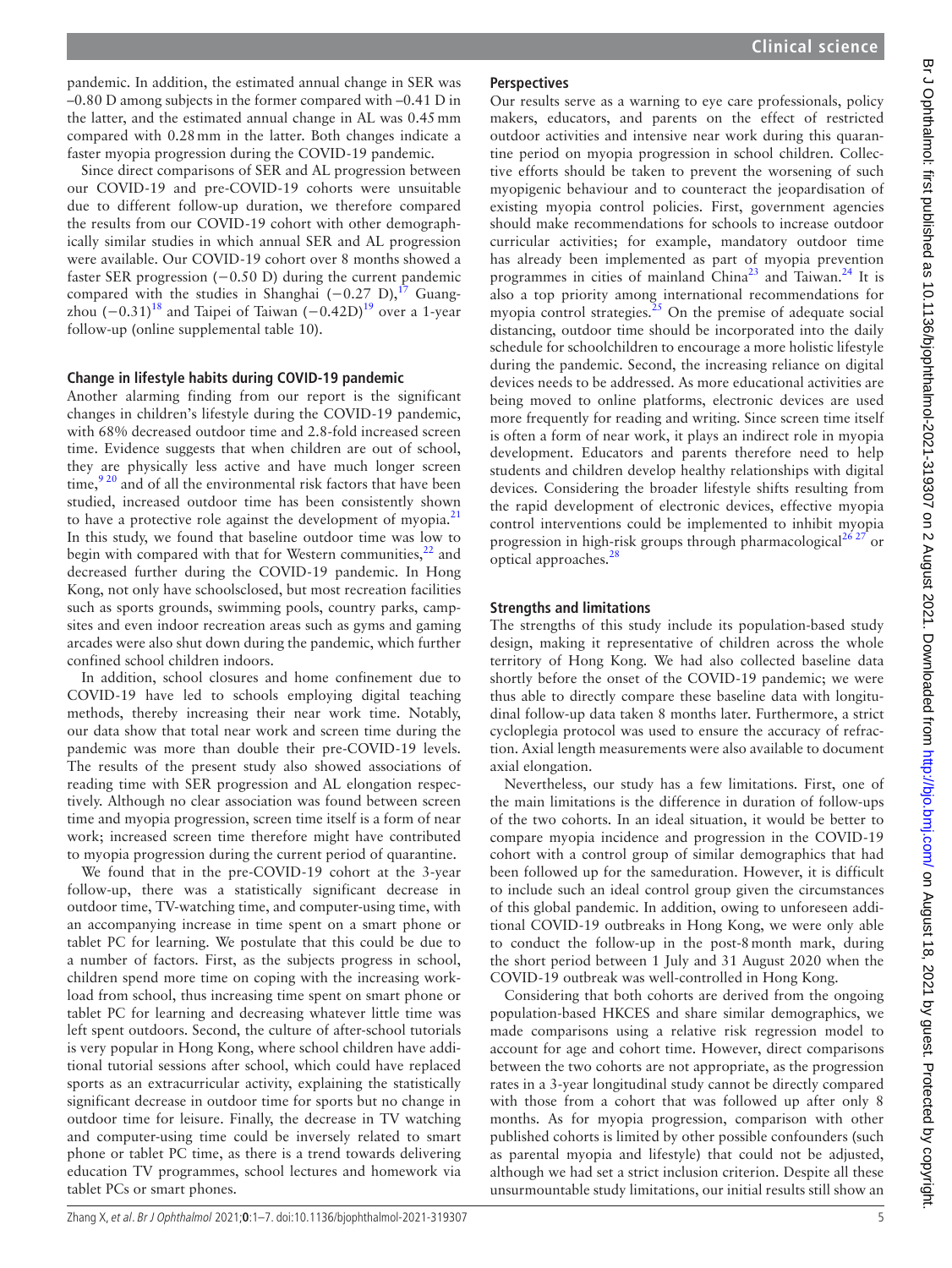alarming myopia progression that warrants appropriate remedial action.

Second, lifestyle in our study was documented by validated questionnaires, which are prone to recall bias. Furthermore, we have only collected the data at the beginning and end of the cohort study. Additional data during follow-up period are required to better represent the change of lifestyle throughout the whole period. Third, our results may not represent the impact of COVID-19 in other parts of the world, where social distancing, home quarantine, and school closure policies may be different. Finally, the results for the children participating in this study, who were aged 6–8 years, should not be extrapolated to account for myopia incidence and progression rates among older children and adolescents during the COVID-19 pandemic.

## **CONCLUSION**

We showed a potential increase in myopia incidence among schoolchildren in Hong Kong during the COVID-19 pandemic. There was also a significant decrease in outdoor time and increase in near work time in 6–8-year-old school children. Our results serve to warn eye care professionals, and also policy makers, educators and parents, that collective efforts are needed to prevent childhood myopia, a potential public health crisis as a result of COVID-19.

#### **Author affiliations**

<sup>1</sup>Department of Ophthalmology & Visual Sciences, The Chinese University of Hong Kong, Hong Kong, Hong Kong

2 Hong Kong Eye Hospital, Hong Kong, Hong Kong

<sup>3</sup>Department of Ophthalmology, Hong Kong Children's Hospital, Hong Kong, Hong Kong

<sup>4</sup>The Jockey Club School of Public Health and Primary Care Faculty of Medicine, The Chinese University of Hong Kong, Hong Kong, Hong Kong

<sup>5</sup>Department of Ophthalmology and Visual Sciences, Prince of Wales Hospital, Hong Kong, Hong Kong

6 Ocular Epidemiology Research Group, Singapore Eye Research Institute, Singapore <sup>7</sup>Department of Paediatrics and Adolescent Medicine, Princess Margaret Hospital, Hong Kong, Hong Kong

<sup>8</sup>Department of Paediatrics and Adolescent Medicine, University of Hong Kong, Hong Kong, Hong Kong

<sup>9</sup> Hong Kong Hub of Paediatric Excellence, The Chinese University of Hong Kong, Hong Kong, Hong Kong

**Acknowledgements** We thank the children who participated in our study and the families that supported the Hong Kong Children Eye Study. We also thank our colleagues and volunteers for all their hard work and dedication in collecting the data for this study. We are very grateful to Ms Mandy P H Ng from the Department of Ophthalmology and Visual Sciences, the Chinese University of Hong Kong for her help in logistics and coordinating the study.

**Contributors** XZ carried out the data collection, analysis and interpretation, prepared the tables and figures and wrote the main manuscript. SSLC carried out the data collection, analysis and interpretation, prepared the tables and figures and wrote the main manuscript. H-NC carried out the data collection and analysis and interpretation, prepared the tables and figures and edited the manuscript. YZ carried out the data analysis and interpretation, prepared the tables and figures and edited the main manuscript. YMW carried out the data collection and interpretation, prepared the tables and figures and edited the main manuscript. BHY carried out the data analysis and interpretation, prepared the tables and figures and critically revised the main manuscript. KWK carried out the data collection and interpretation and critically revised the main manuscript. MY carried out the data analysis and interpretation, prepared the tables and figures and reviewed the main manuscript. C-YC carried out the data analysis and interpretation, prepared the tables and figures and critically revised the main manuscript. ALY carried out the data collection and interpretation and critically revised the main manuscript. MYWK carried out the data interpretation and critically revised the main manuscript. PI carried out the data interpretation and critically revised the main manuscript. KK-LC carried out the data interpretation,and critically revised the main manuscript. CCT carried out the data collection and interpretation and critically revised the main manuscript. LJC carried out the data collection, analysis and interpretation, prepared the tables and figures and critically revised the main manuscript. C-PP carried out the data collection, analysis and interpretation, prepared the tables and figures and critically revised

the main manuscript. JCSY conceived the study, carried out the data collection, analysis and interpretation, prepared the tables and figures and critically revised the manuscript.

**Funding** This study was supported in part by CUHK Jockey Club Children Eye Care Programme, the General Research Fund (GRF), Research Grants Council, Hong Kong (14111515 and 14103419 (JCSY)); the Collaborative Research Fund (CRF), Research Grants Council, Hong Kong (C7149-20G, (PI, JCSY, MYWK)); Innovation and Technology Fund (ITF), Innovation and Technology Commission, Hong Kong (PRP/042/19FX, JCSY); Health and Medical Research Fund (HMRF), Hong Kong (5160836, (LJC) and 07180826, (XZ), and the direct grants of the Chinese University of Hong Kong, (4054193 (LJC) and 4054121 and 4054199 (JCSY)); the UBS Optimus Foundation Grant 8984 (JCSY); and the Centaline Myopia Fund (JCSY).

**Competing interests** None declared.

Patient consent for publication Parental/quardian consent is obtained.

Provenance and peer review Not commissioned; externally peer reviewed.

**Data availability statement** Deidentified participant data are available upon reasonable request from JCSY, ORCID: 0000-0002-5835-208X.

**Supplemental material** This content has been supplied by the author(s). It has not been vetted by BMJ Publishing Group Limited (BMJ) and may not have been peer-reviewed. Any opinions or recommendations discussed are solely those of the author(s) and are not endorsed by BMJ. BMJ disclaims all liability and responsibility arising from any reliance placed on the content. Where the content includes any translated material, BMJ does not warrant the accuracy and reliability of the translations (including but not limited to local regulations, clinical guidelines, terminology, drug names and drug dosages), and is not responsible for any error and/or omissions arising from translation and adaptation or otherwise.

This article is made freely available for use in accordance with BMJ's website terms and conditions for the duration of the covid-19 pandemic or until otherwise determined by BMJ. You may use, download and print the article for any lawful, non-commercial purpose (including text and data mining) provided that all copyright notices and trade marks are retained.

#### **ORCID iDs**

Stephanie S L Cheung<http://orcid.org/0000-0002-8389-127X> Ka Wai Kam <http://orcid.org/0000-0002-7760-6882> Ching-Yu Cheng<http://orcid.org/0000-0002-4916-6074> Kelvin Kam-Lung Chong<http://orcid.org/0000-0003-2587-1323> Clement C Tham<http://orcid.org/0000-0003-4407-6907> Li Jia Chen <http://orcid.org/0000-0003-3500-5840> Jason C S Yam<http://orcid.org/0000-0002-5835-208X>

# **REFERENCES**

- <span id="page-5-0"></span>1 Johns Hopkins University. COVID-19 dashboard by the Center for Systems Science and Engineering (CSSE) at Johns Hopkins University, 2020. Available: [https://coronavirus.](https://coronavirus.jhu.edu/map.html) [jhu.edu/map.html](https://coronavirus.jhu.edu/map.html) [Accessed 09 Sep 2020].
- <span id="page-5-1"></span>2 UNESCO. Education: from disruption to recovery, 2020. Available: [https://en.unesco.](https://en.unesco.org/covid19/educationresponse) [org/covid19/educationresponse](https://en.unesco.org/covid19/educationresponse) [Accessed 09 Sep 2020].
- <span id="page-5-2"></span>3 The Government of the Hong Kong Special Administrative Region. EDB announces class resumption on March 2 the earliest. Available: [https://www.info.gov.hk/gia/](https://www.info.gov.hk/gia/general/202001/31/P2020013100693.htm?fontSize=1) [general/202001/31/P2020013100693.htm?fontSize=1\[](https://www.info.gov.hk/gia/general/202001/31/P2020013100693.htm?fontSize=1)Accessed 09 Sep 2020].
- <span id="page-5-3"></span>4 Tso WWY, Wong RS, Tung KTS, et al. Vulnerability and resilience in children during the COVID-19 pandemic. [Eur Child Adolesc Psychiatry](http://dx.doi.org/10.1007/s00787-020-01680-8). In Press 2020. [Epub ahead of print: 17 Nov 2020]. doi:10.1007/s00787-020-01680-8
- <span id="page-5-4"></span>5 Pan C-W, Ramamurthy D, Saw S-M. Worldwide prevalence and risk factors for myopia. [Ophthalmic Physiol Opt](http://dx.doi.org/10.1111/j.1475-1313.2011.00884.x) 2012;32:3–16.
- <span id="page-5-5"></span>6 Foster PJ, Jiang Y. Epidemiology of myopia. [Eye](http://dx.doi.org/10.1038/eye.2013.280) 2014;28:202–8.
- <span id="page-5-6"></span>Haarman AEG, Enthoven CA, Tideman JWL, et al. The complications of myopia: a review and meta-analysis. [Invest Ophthalmol Vis Sci](http://dx.doi.org/10.1167/iovs.61.4.49) 2020;61:49
- <span id="page-5-7"></span>8 Wong CW, Tsai A, Jonas JB, et al. Digital screen time during the COVID-19 pandemic: risk for a further myopia boom? [Am J Ophthalmol](http://dx.doi.org/10.1016/j.ajo.2020.07.034) 2021;223:333-7.
- <span id="page-5-9"></span>9 Wang G, Zhang Y, Zhao J, et al. Mitigate the effects of home confinement on children during the COVID-19 outbreak. [Lancet](http://dx.doi.org/10.1016/S0140-6736(20)30547-X) 2020;395:945-7.
- <span id="page-5-8"></span>10 Yam JC, Tang SM, Kam KW, et al. High prevalence of myopia in children and their parents in Hong Kong Chinese population: the Hong Kong Children Eye Study. Acta [Ophthalmol](http://dx.doi.org/10.1111/aos.14350) 2020;98:E639–48.
- 11 Yuan N, Li J, Tang S, et al. Association of Secondhand smoking exposure with choroidal thinning in children aged 6 to 8 years: the Hong Kong children eye study. [JAMA Ophthalmol](http://dx.doi.org/10.1001/jamaophthalmol.2019.4178) 2019;137:1406–14.
- 12 Wong ES, Zhang X-J, Yuan N, et al. Association of optical coherence tomography angiography metrics with detection of impaired macular microvasculature and decreased vision in amblyopic eyes: the Hong Kong children eye study. [JAMA](http://dx.doi.org/10.1001/jamaophthalmol.2020.2220)  [Ophthalmol](http://dx.doi.org/10.1001/jamaophthalmol.2020.2220) 2020;138:858–65.